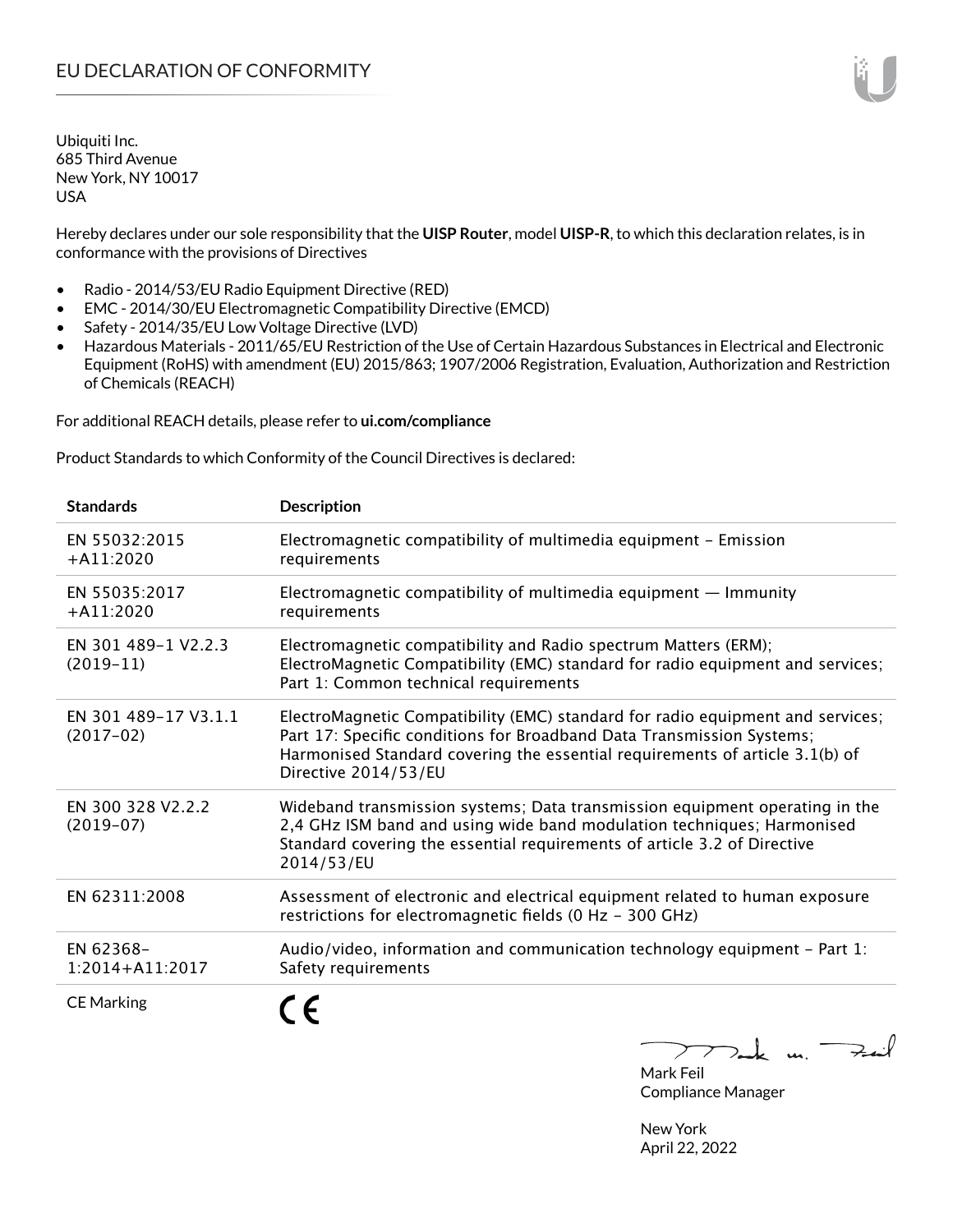# **UISP-R**

#### **български** [Bulgarian]

С настоящото Ubiquiti декларира, че това устройство UISP-R е в съответствие със съществените изисквания и други приложими разпоредби на Директиви 2014/53/ EC, 2014/30/ЕС, 2014/35/ЕС.

#### **Hrvatski** [Croatian]

Ubiquiti ovim putem izjavljuje da je ovaj uređaj UISP-R sukladan osnovnim zahtjevima i ostalim bitnim odredbama Direktiva 2014/53/EU, 2014/30/EU, 2014/35/EU.

## **Čeština** [Czech]

Ubiquiti tímto prohlašuje, že toto UISP-R zařízení, je ve shodě se základními požadavky a dalšími příslušnými ustanoveními směrnic 2014/53/EU, 2014/30/EU, 2014/35/EU.

#### **Dansk** [Danish]

Hermed, Ubiquiti, erklærer at denne UISP-R enhed, er i overensstemmelse med de væsentlige krav og øvrige relevante krav i direktiver 2014/53/EU, 2014/30/EU, 2014/35/EU.

## **Nederlands** [Dutch]

Hierbij verklaart Ubiquiti, dat deze UISP-R apparaat, in overeenstemming is met de essentiële eisen en de andere relevante bepalingen van richtlijnen 2014/53/EU, 2014/30/EU, 2014/35/EU.

#### **English**

Hereby, Ubiquiti, declares that this UISP-R device, is in compliance with the essential requirements and other relevant provisions of Directives 2014/53/EU, 2014/30/EU, 2014/35/EU.

#### **Eesti keel** [Estonian]

Käesolevaga Ubiquiti kinnitab, et antud UISP-R seade, on vastavus olulistele nõuetele ja teistele asjakohastele sätetele direktiivide 2014/53/EL, 2014/30/EL, 2014/35/EL.

## **Suomi** [Finnish]

Täten Ubiquiti vakuuttaa, että tämä UISP-R laite, on yhdenmukainen olennaisten vaatimusten ja muiden sitä koskevien direktiivien 2014/53/EU, 2014/30/EU, 2014/35/EU.

## **Français** [French]

Par la présente Ubiquiti déclare que l'appareil UISP-R, est conforme aux exigences essentielles et aux autres dispositions pertinentes des directives 2014/53/UE, 2014/30/UE, 2014/35/UE.

## **Deutsch** [German]

Hiermit erklärt Ubiquiti, dass sich dieses UISP-R Gerät, in Übereinstimmung mit den grundlegenden Anforderungen und den anderen relevanten Vorschriften der Richtlinien 2014/53/EU, 2014/30/EU, 2014/35/EU befindet.

## **Ελληνικά** [Greek]

Δια του παρόντος, Ubiquiti, δηλώνει ότι αυτή η συσκευή UISP-R, είναι σε συμμόρφωση με τις βασικές απαιτήσεις και τις λοιπές σχετικές διατάξεις των οδηγιών 2014/53/ EE, 2014/30/EE, 2014/35/EE.

#### **Magyar** [Hungarian]

Ezennel Ubiquiti kijelenti, hogy ez a UISP-R készülék megfelel az alapvető követelményeknek és más vonatkozó 2014/53/EU, 2014/30/EU, 2014/35/EU irányelvek rendelkezéseit.

#### **Íslenska** [Icelandic]

Hér, Ubiquiti, því yfir að þetta UISP-R tæki er í samræmi við grunnkröfur og önnur viðeigandi ákvæði tilskipana 2014/53/ESB, 2014/30/ESB, 2014/35/ESB.

#### **Italiano** [Italian]

Con la presente, Ubiquiti, dichiara che questo dispositivo UISP-R, è conforme ai requisiti essenziali ed alle altre disposizioni pertinenti delle direttive 2014/53/UE, 2014/30/UE, 2014/35/UE.

#### **Latviešu valoda** [Latvian]

Ar šo, Ubiquiti, deklarē, ka UISP-R ierīce, ir saskaņā ar būtiskajām prasībām un citiem attiecīgiem noteikumiem Direktīvās 2014/53/ES, 2014/30/ES, 2014/35/ES.

#### **Lietuvių kalba** [Lithuanian]

Ubiquiti deklaruoja, kad šis UISP-R įrenginys atitinka esminius reikalavimus ir kitas 2014/53/ES, 2014/30/ES, 2014/35/ES Direktyvų nuostatas.

#### **Malti** [Maltese]

Hawnhekk, Ubiquiti, tiddikjara li dan il-mezz UISP-R huwa konformi mar-rekwiżiti essenzjali u dispożizzjonijiet rilevanti oħrajn ta 'Direttivi 2014/53/UE, 2014/30/UE, 2014/35/UE.

#### **Norsk** [Norwegian]

Herved Ubiquiti, erklærer at denne UISP-R enheten, er i samsvar med de grunnleggende kravene og andre relevante bestemmelser i direktivene 2014/53/EU, 2014/30/EU, 2014/35/EU.

#### **Polski** [Polish]

Niniejszym, Ubiquiti, oświadcza, że urządzenie UISP-R, jest zgodny z zasadniczymi wymaganiami oraz pozostałymi stosownymi postanowieniami Dyrektyw 2014/53/UE, 2014/30/UE, 2014/35/UE.

#### **Português** [Portuguese]

Ubiquiti declara que este dispositivo UISP-R, está conforme com os requisitos essenciais e outras disposições das Directivas 2014/53/UE, 2014/30/UE, 2014/35/UE.

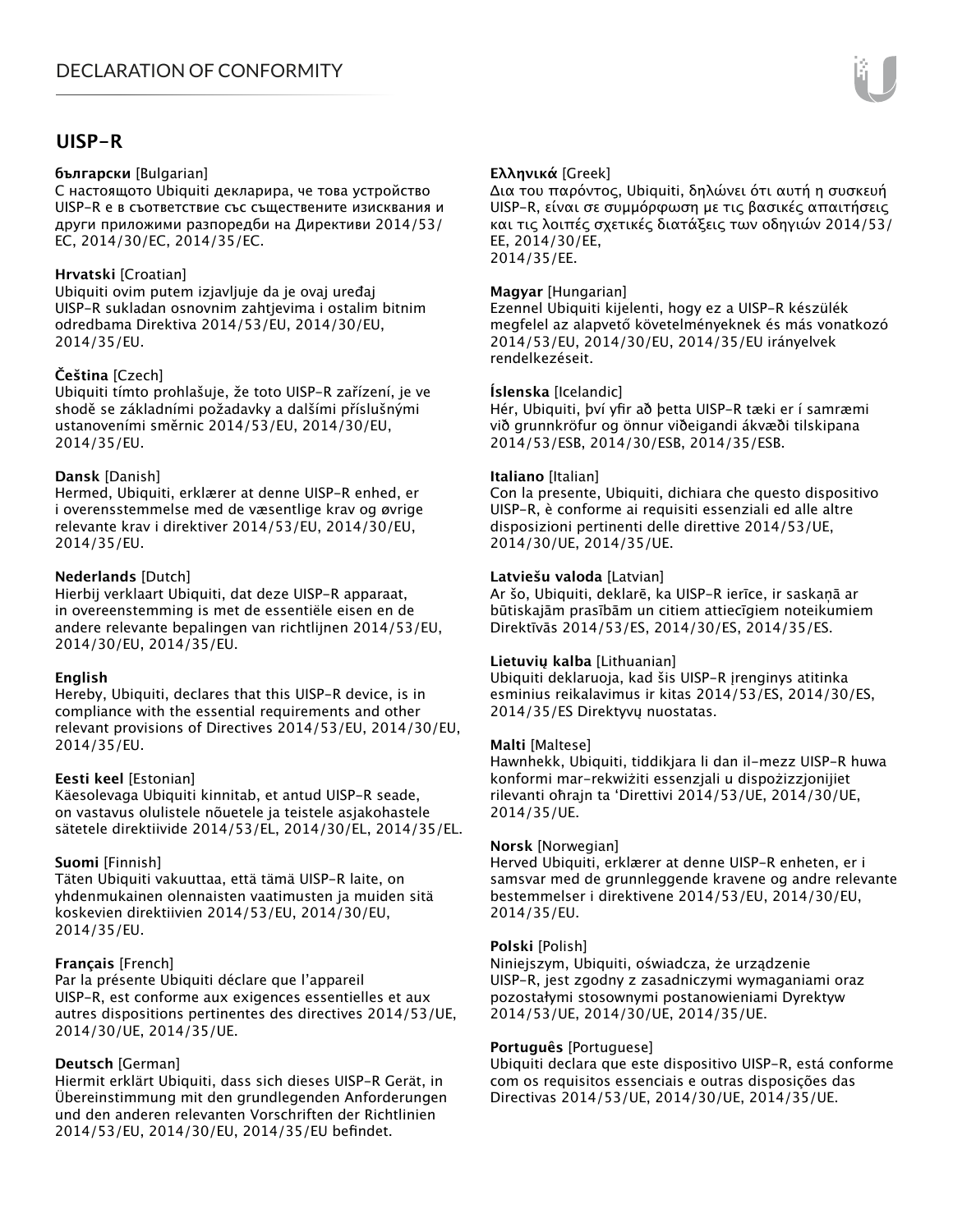#### **Română** [Romanian]

Prin prezenta, Ubiquiti declară că acest dispozitiv UISP-R este în conformitate cu cerințele esențiale și alte prevederi relevante ale Directivelor 2014/53/UE, 2014/30/UE, 2014/35/UE.

#### **Slovenčina** [Slovak]

Týmto Ubiquiti, prehlasuje, že toto UISP-R zariadenie, je v súlade so základnými požiadavkami a ďalšími relevantnými ustanoveniami smernice 2014/53/EÚ, 2014/30/EÚ, 2014/35/EÚ.

#### **Slovenščina** [Slovenian]

Družba Ubiquiti izjavlja, da je naprava UISP-R v skladu z obveznimi zahtevami in drugimi ustreznimi določbami direktiv 2014/53/EU, 2014/30/EU in 2014/35/EU.

#### **Español** [Spanish]

Por medio de la presente Ubiquiti declara que este dispositivo UISP-R, cumple con los requisitos esenciales y cualesquiera otras disposiciones aplicables o exigibles de las Directivas 2014/53/UE, 2014/30/UE, 2014/35/UE.

#### **Svenska** [Swedish]

Härmed Ubiquiti, intygar att denna UISP-R enhet är i överensstämmelse med de väsentliga egenskapskrav och övriga relevanta bestämmelser som framgår av direktiven 2014/53/EU, 2014/30/EU, 2014/35/EU.

#### **Accessories**:

https://www.ui.com/products/#default https://www.ui.com/products/#accessories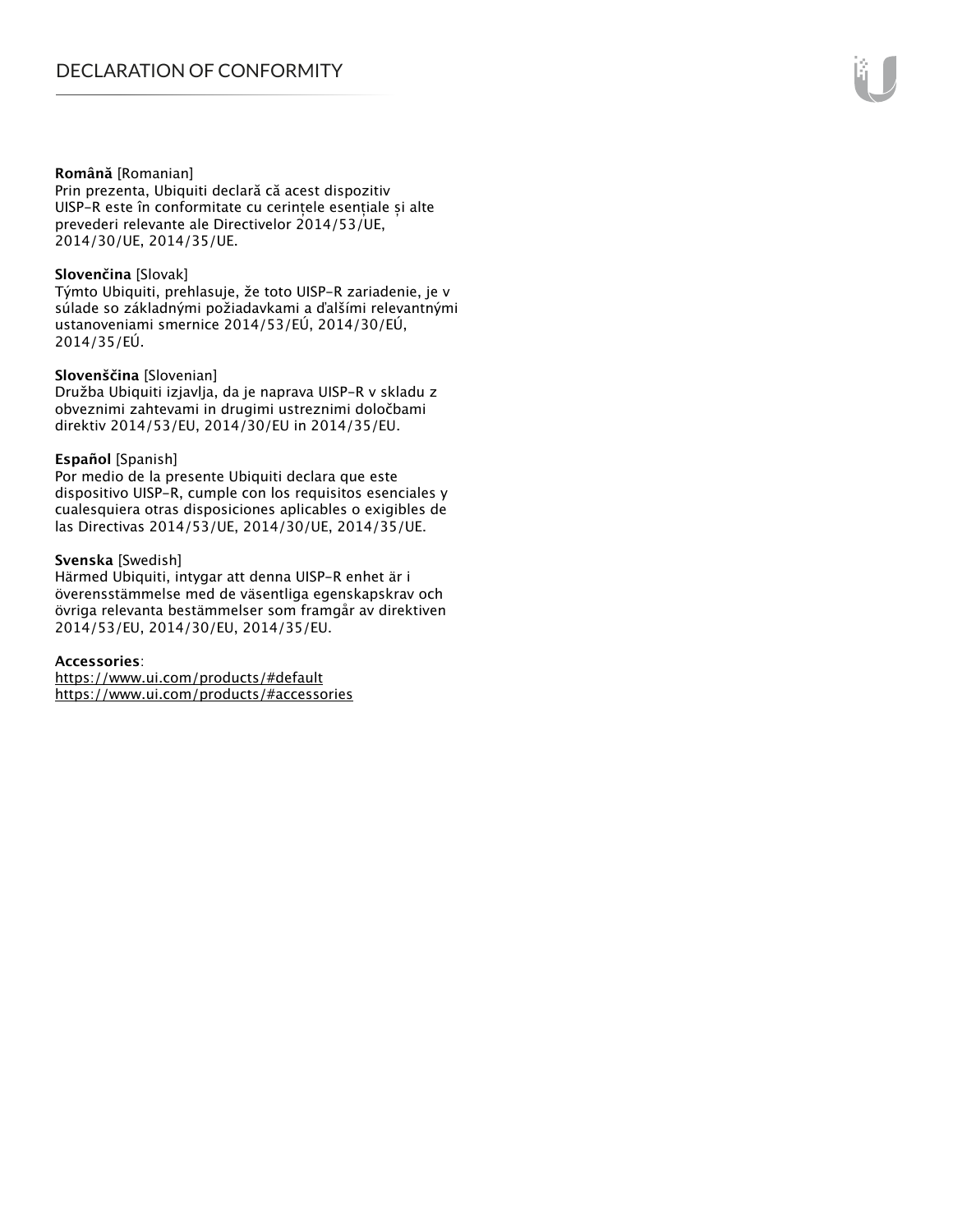Hereby declares under our sole responsibility that the **UISP Router**, model **UISP-R**, to which this declaration relates, is in conformance with the provisions of UK Regulations

- Radio Equipment Regulations 2017
- Electromagnetic Compatibility Regulations 2016
- Electrical Equipment (Safety) Regulations 2016
- Hazardous Materials The Restriction of the Use of Certain Hazardous Substances in Electrical and Electronic Equipment Regulations 2012; 1907/2006 Registration, Evaluation, Authorization and Restriction of Chemicals (REACH)

For additional REACH details, please refer to **ui.com/compliance**

Product Standards to which Conformity of the Council Directives is declared:

| <b>Standards</b>                    | <b>Description</b>                                                                                                                                                                                                                                              |
|-------------------------------------|-----------------------------------------------------------------------------------------------------------------------------------------------------------------------------------------------------------------------------------------------------------------|
| EN 55032:2015<br>$+A11:2020$        | Electromagnetic compatibility of multimedia equipment - Emission<br>requirements                                                                                                                                                                                |
| EN 55035:2017<br>$+A11:2020$        | Electromagnetic compatibility of multimedia equipment $-$ Immunity<br>requirements                                                                                                                                                                              |
| EN 301 489-1 V2.2.3<br>$(2019-11)$  | Electromagnetic compatibility and Radio spectrum Matters (ERM);<br>ElectroMagnetic Compatibility (EMC) standard for radio equipment and services;<br>Part 1: Common technical requirements                                                                      |
| EN 301 489-17 V3.1.1<br>$(2017-02)$ | ElectroMagnetic Compatibility (EMC) standard for radio equipment and services;<br>Part 17: Specific conditions for Broadband Data Transmission Systems;<br>Harmonised Standard covering the essential requirements of article 3.1(b) of<br>Directive 2014/53/EU |
| EN 300 328 V2.2.2<br>$(2019-07)$    | Wideband transmission systems; Data transmission equipment operating in the<br>2,4 GHz ISM band and using wide band modulation techniques; Harmonised<br>Standard covering the essential requirements of article 3.2 of Directive<br>2014/53/EU                 |
| EN 62311:2008                       | Assessment of electronic and electrical equipment related to human exposure<br>restrictions for electromagnetic fields (0 Hz - 300 GHz)                                                                                                                         |
| EN 62368-<br>1:2014+A11:2017        | Audio/video, information and communication technology equipment $-$ Part 1:<br>Safety requirements                                                                                                                                                              |
| <b>UKCA Marking</b>                 |                                                                                                                                                                                                                                                                 |

 $222$  dark us.  $\neq$  and

Mark Feil Compliance Manager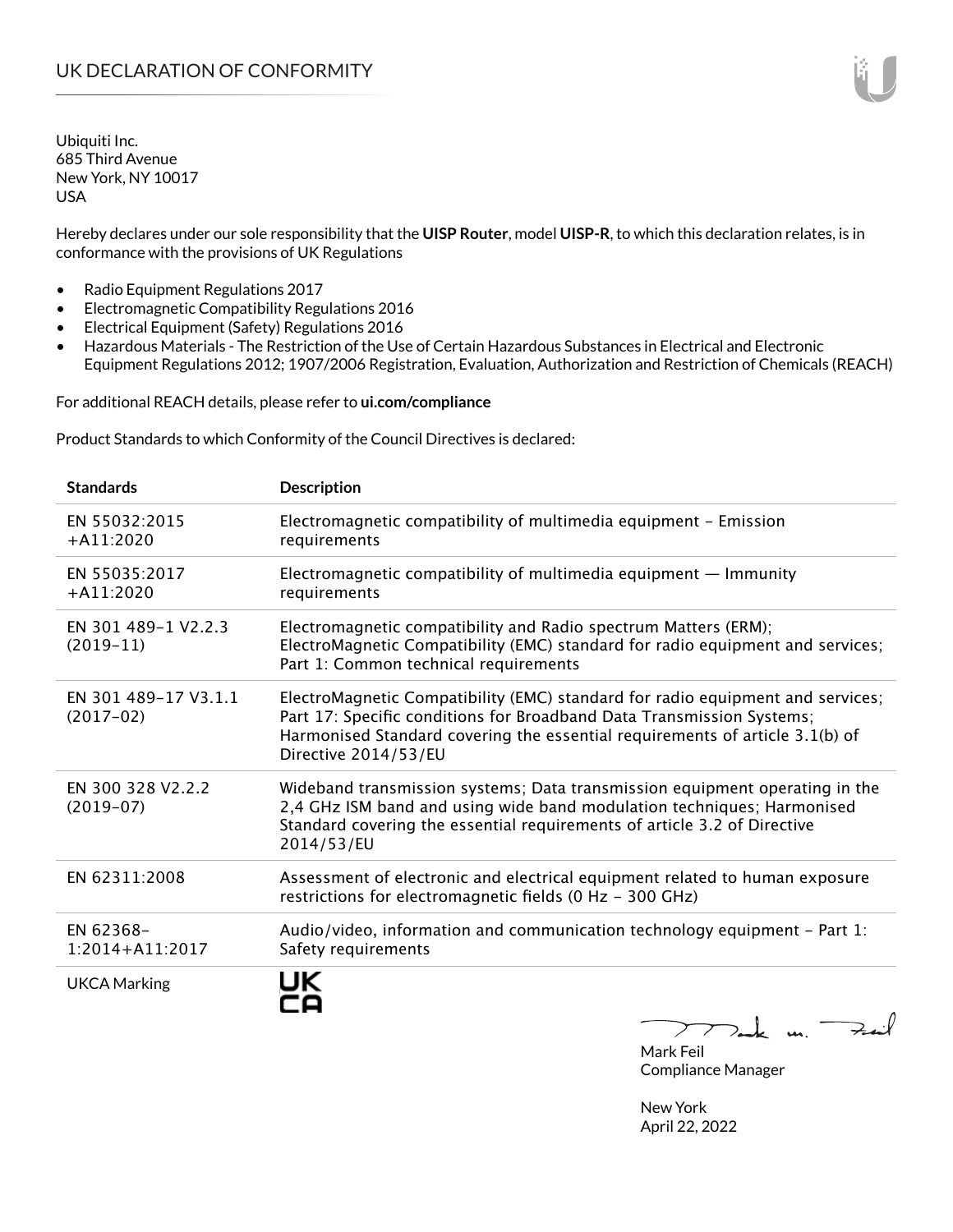Con la presente dichiara sotto la propria esclusiva responsabilità che l' **UISP Router**, modello **UISP-R**, a cui si riferisce la presente dichiarazione, è conforme alle disposizioni delle Direttive

- Radio 2014/53/EU Direttiva sulle apparecchiature radio (RED)
- EMC -2014/30/UE Direttiva sulla Compatibilità Elettromagnetica (EMCD)
- Sicurezza -2014/35/UE Direttiva sulla Bassa Tensione (LVD)
- Materiali Pericolosi -2011/65/UE Restrizione dell'uso di alcune Sostanze Pericolose nelle Apparecchiature Elettriche ed Elettroniche (RoHS) con emendamento (UE) 2015/863; 1907/2006 Registrazione, Valutazione, Autorizzazione e Restrizione delle Sostanze Chimiche (REACH)

Per ulteriori dettagli sul REACH, fare riferimento a **ui.com/compliance**

| <b>Standards</b>                    | <b>Description</b>                                                                                                                                                                                                                                                               |
|-------------------------------------|----------------------------------------------------------------------------------------------------------------------------------------------------------------------------------------------------------------------------------------------------------------------------------|
| EN 55032:2015<br>$+$ A11:2020       | Compatibilità elettromagnetica delle apparecchiature multimediali -<br>Prescrizioni di Emissione                                                                                                                                                                                 |
| EN 55035:2017<br>$+$ A11:2020       | Electromagnetic compatibility of multimedia equipment $-$ Immunity<br>requirements                                                                                                                                                                                               |
| EN 301 489-1 V2.2.3<br>$(2019-11)$  | Compatibilità elettromagnetica e problematiche di spettro radio (ERM); Norma<br>di compatibilità elettromagnetica (EMC) per apparecchiature e servizi radio;<br>Parte 1: Requisiti tecnici comuni                                                                                |
| EN 301 489-17 V3.1.1<br>$(2017-02)$ | Norma di Compatibilità Elettromagnetica (EMC) per apparecchiature e servizi<br>radio; Parte 17: Condizioni specifiche per sistemi di trasmissione dati a banda<br>larga; Norma armonizzata relativa ai requisiti essenziali dell'articolo 3.1(b) della<br>direttiva 2014/53/UE   |
| EN 300 328 V2.2.2<br>$(2019-07)$    | Sistemi di trasmissione a banda larga; apparecchiature di trasmissione dati che<br>operano nella banda 2,4 GHz ISM e che utilizzano tecniche di modulazione a<br>banda larga; norma armonizzata relativa ai requisiti essenziali dell'articolo 3.2<br>della direttiva 2014/53/UE |
| EN 62311:2008                       | Valutazione degli apparecchi elettronici ed elettrici in relazione ai limiti di base<br>per l'esposizione umana ai campi elettromagnetici (0 Hz - 300 GHz)                                                                                                                       |
| EN 62368-<br>$1:2014 + A11:2017$    | Apparecchiature per la tecnologia audio/video, dell'informazione e della<br>comunicazione - Parte 1: Requisiti di sicurezza                                                                                                                                                      |
| <b>CE Marking</b>                   |                                                                                                                                                                                                                                                                                  |

 $\downarrow$  m. Feil  $\mathcal{I}$ 

Mark Feil Compliance Manager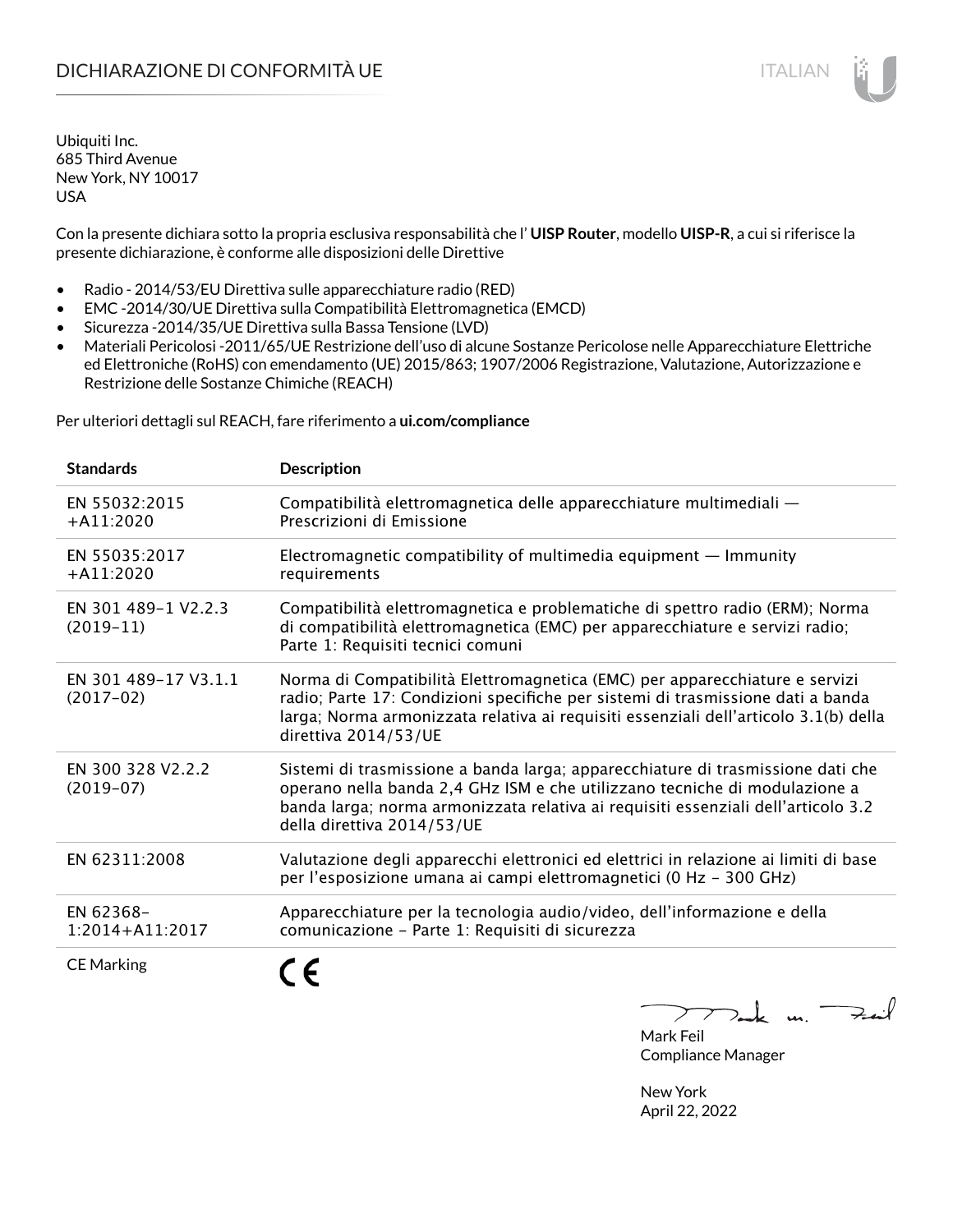Déclare par la présente, sous notre seule responsabilité, que l'**UISP Router**, modèle **UISP-R**, auquel se rapporte cette déclaration, est conforme aux dispositions des Directives

- Radio 2014/53/EU Directive sur les Équipements Radio (RED)
- EMC -2014/30/EU Directive sur la Compatibilité Electromagnétique (EMCD)
- Sécurité -2014/35/EU Directive sur la Basse Tension (LVD)
- Matières dangereuses -2011/65/UE Restriction de l'utilisation de Certaines Substances Dangereuses dans les Equipements Electriques et Electroniques (RoHS) avec amendement (EU) 2015/863 ; 1907/2006 Enregistrement, Evaluation, Autorisation et Restriction des Produits Chimiques (REACH)

Pour plus de détails sur le règlement REACH, veuillez consulter le site **ui.com/compliance**

| <b>Standards</b>                    | <b>Description</b>                                                                                                                                                                                                                                                                                                                     |
|-------------------------------------|----------------------------------------------------------------------------------------------------------------------------------------------------------------------------------------------------------------------------------------------------------------------------------------------------------------------------------------|
| EN 55032:2015<br>$+A11:2020$        | Compatibilité électromagnétique des équipements multimédia — Exigences<br>d'émission                                                                                                                                                                                                                                                   |
| EN 55035:2017<br>$+A11:2020$        | Electromagnetic compatibility of multimedia equipment $-$ Immunity<br>requirements                                                                                                                                                                                                                                                     |
| EN 301 489-1 V2.2.3<br>$(2019-11)$  | Compatibilité électromagnétique et spectre radioélectrique (ERM) ; Norme de<br>compatibilité électromagnétique (CEM) pour les équipements de communication<br>radio et services ; Partie 1 : Exigences techniques communes                                                                                                             |
| EN 301 489-17 V3.1.1<br>$(2017-02)$ | Norme de compatibilité électromagnétique (CEM) concernant les équipements<br>de communication radio et services ; partie 17 : Exigences particulières<br>applicables aux systèmes de transmission de données à large bande ; norme<br>harmonisée couvrant les exigences essentielles de l'article 3.1(b) de la directive<br>2014/53/UE |
| EN 300 328 V2.2.2<br>$(2019-07)$    | Systèmes de transmission de données à large bande ; Matériel de transmission<br>de données fonctionnant dans la bande ISM à 2, 4 GHz et utilisant des<br>techniques de modulation à étalement du spectre ; Norme harmonisée couvrant<br>les exigences essentielles de l'article 3.2 de la directive 2014/53/UE.                        |
| EN 62311:2008                       | Évaluation des équipements électroniques et électriques en relation avec les<br>restrictions d'exposition humaine pour les champs électromagnétiques (0 Hz -<br>300 GHz)                                                                                                                                                               |
| EN 62368-<br>1:2014+A11:2017        | Equipements des technologies de l'audio/vidéo, de l'information et de la<br>communication - Partie 1 : exigences de sécurité                                                                                                                                                                                                           |
| <b>CE Marking</b>                   | n<br>$\mathbf{A}$                                                                                                                                                                                                                                                                                                                      |

 $\sum$  $\nabla_{\bf k}$  u. Fait Mark Feil

Compliance Manager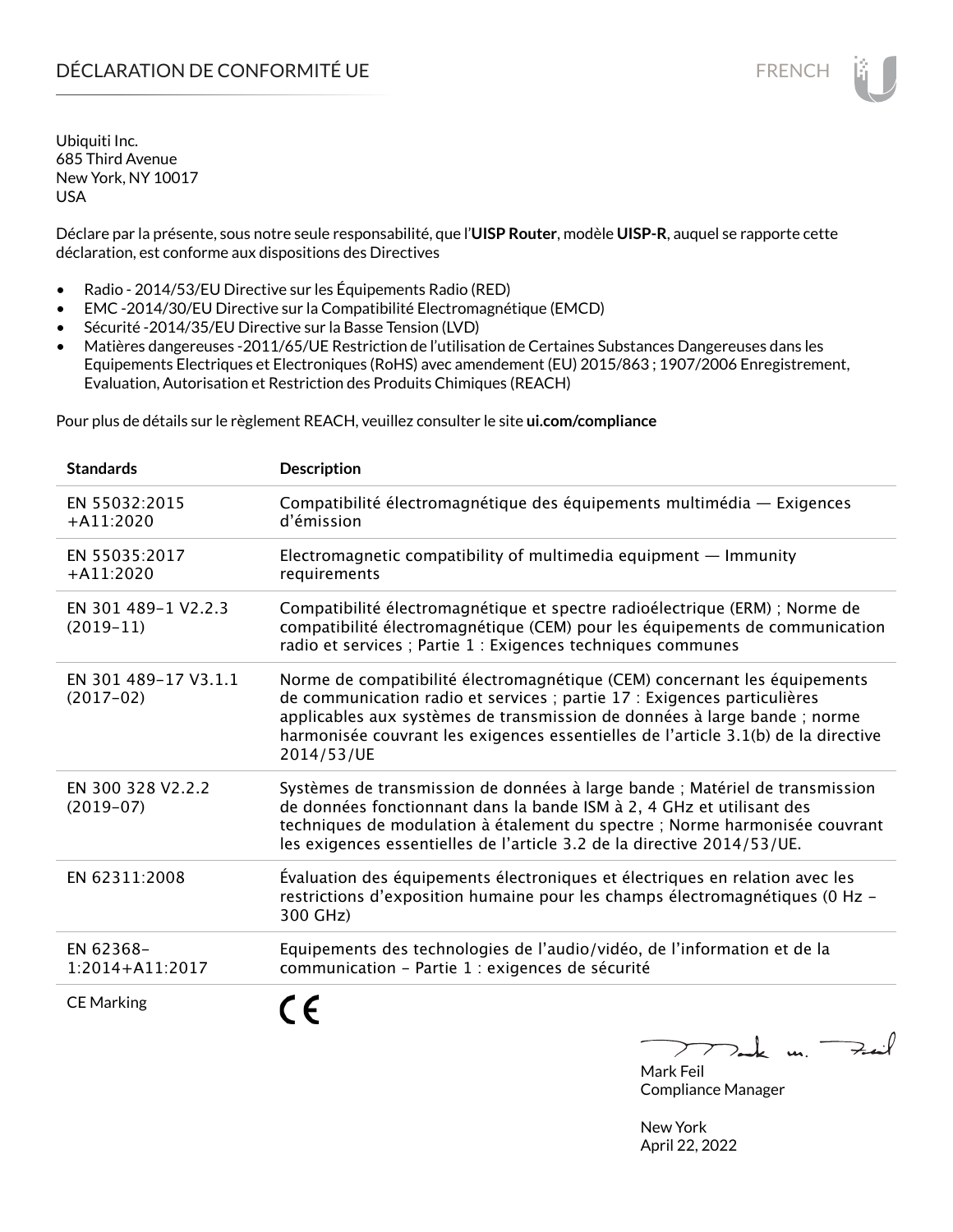Por la presente declaramos bajo nuestra exclusiva responsabilidad que el **UISP Router**, modelo **UISP-R**, al que se refiere esta declaración, es conforme con las disposiciones de las Directivas

- Radio 2014/53/EU Directiva de Equipos de Radio (RED)
- EMC -2014/30/Directiva de Compatibilidad Electromagnética de la UE (EMCD)
- Seguridad -2014/35/Directiva de Baja Tensión de la UE (LVD)
- Materiales Peligrosos -2011/65/UE Restricción de la Utilización de Determinadas Sustancias Peligrosas en Aparatos Eléctricos y Electrónicos (RoHS) con la enmienda (UE) 2015/863; 1907/2006 Registro, Evaluación, Autorización y Restricción de Sustancias Químicas (REACH)

Para más detalles sobre el REACH, consulte **ui.com/compliance**

| <b>Standards</b>                    | <b>Description</b>                                                                                                                                                                                                                                                                                  |
|-------------------------------------|-----------------------------------------------------------------------------------------------------------------------------------------------------------------------------------------------------------------------------------------------------------------------------------------------------|
| EN 55032:2015<br>$+A11:2020$        | Compatibilidad electromagnética de equipos multimedia. Requisitos de emisión                                                                                                                                                                                                                        |
| EN 55035:2017<br>$+A11:2020$        | Electromagnetic compatibility of multimedia equipment - Immunity<br>requirements                                                                                                                                                                                                                    |
| EN 301 489-1 V2.2.3<br>$(2019-11)$  | Cuestiones de Compatibilidad Electromagnética y Espectro de Radiofrecuencia<br>(ERM). Compatibilidad electromagnética (CEM): norma para equipos de radio y<br>servicios. Parte 1: Requisitos técnicos comunes                                                                                       |
| EN 301 489-17 V3.1.1<br>$(2017-02)$ | Norma de Compatibilidad Electromagnética (CEM) para equipos y servicios<br>radioeléctricos; Parte 17: Condiciones específicas para sistemas de transmisión<br>de datos de banda ancha; Norma armonizada que cubre los requisitos<br>esenciales del artículo 3.1.b) de la Directiva 2014/53/UE       |
| EN 300 328 V2.2.2<br>$(2019-07)$    | Sistemas de transmisión de datos de banda ancha; Equipos de transmisión<br>de datos, que funcionan en la banda ISM de 2,4 GHz y utilizan técnicas de<br>modulación de espectro ensanchado; Norma armonizada que cubre los<br>requisitos esenciales según el artículo 3.2 de la Directiva 2014/53/UE |
| EN 62311:2008                       | Evaluación de los equipos electrónicos y eléctricos en relación con las<br>restricciones relativas a la exposición de las personas a los campos<br>electromagnéticos (0 Hz - 300 GHz)                                                                                                               |
| EN 62368-<br>1:2014+A11:2017        | Equipos de audio y vídeo, de tecnología de la información y de la comunicación<br>- Parte 1: Requisitos de seguridad                                                                                                                                                                                |
| <b>CE Marking</b>                   |                                                                                                                                                                                                                                                                                                     |

Tak m. Fail  $\sum$ 

Mark Feil Compliance Manager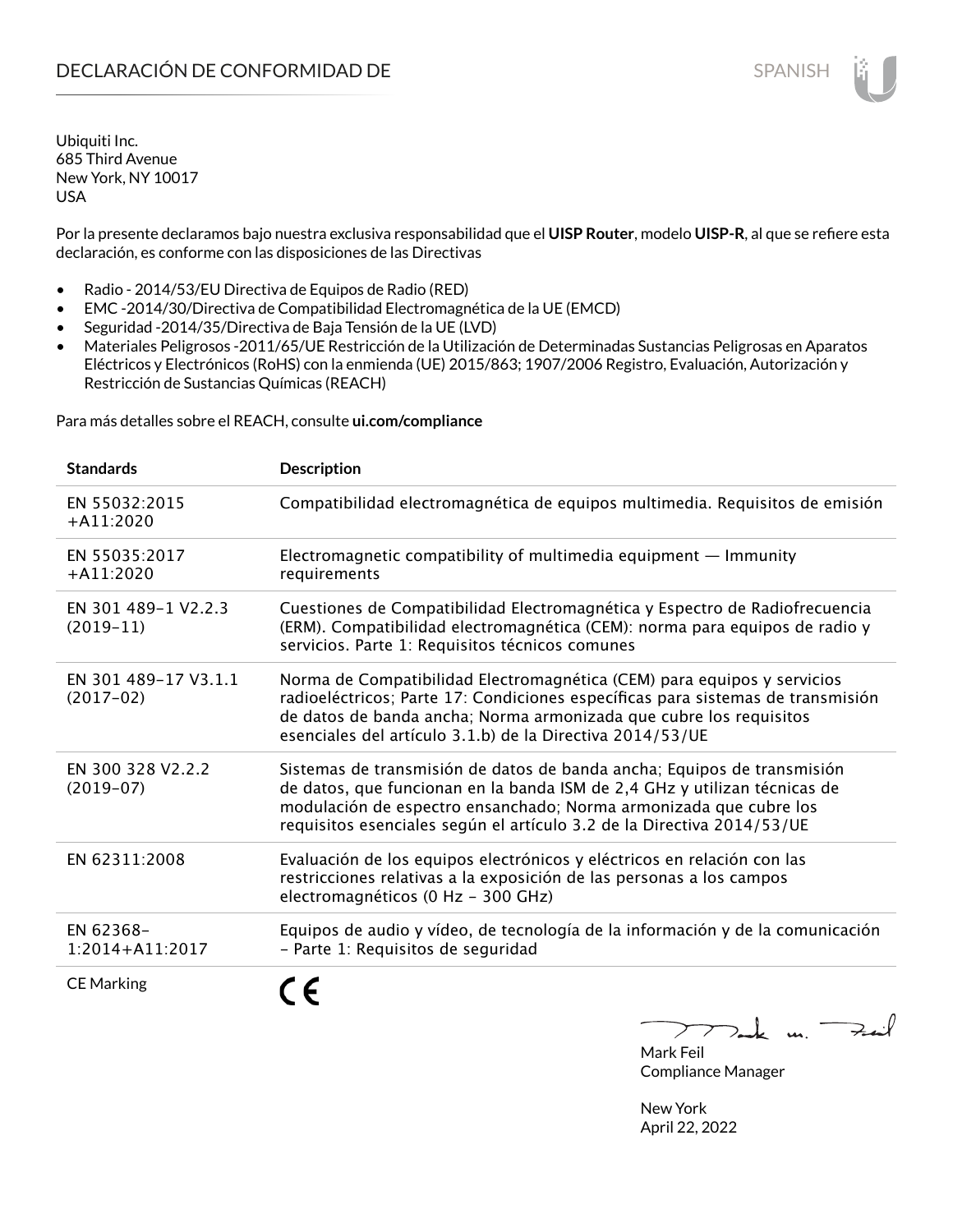# DECLARAȚIA DE CONFORMITATE UE EXECUTE DE ROMANIAN

Ubiquiti Inc. 685 Third Avenue New York, NY 10017 USA

Prin prezenta declarăm sub răspunderea noastră exclusivă că "UISP Router", modelul UISP-R, la care se referă această declarație, este în conformitate cu prevederile directivelor următoare:

- Radio 2014/53/EU Radio Equipment Directive (RED) (Directiva UE privind echipamentele radio)
- EMC -2014/30/EU Electromagnetic Compatibility Directive (EMCD) (Directiva UE privind compatibilitatea electromagnetică)
- Siguranță -2014/35/EU Low Voltage Directive (LVD) (Directiva UE privind joasa tensiune)
- Materiale periculoase -2011/65/EU Restriction of the Use of Certain Hazardous Substances in Electrical and Electronic Equipment (RoHS) with amendment (EU) 2015/863 (Directiva UE privind restricția utilizării anumitor substanțe periculoase în echipamentele electrice și electronice (RoHS) cu amendamentele ulterioare); 1907/2006 Registration, Evaluation, Authorization and Restriction of Chemicals (REACH) (Regulamentul Uniunii Europene privind înregistrarea, evaluarea si autorizarea produselor chimice)

Pentru detalii suplimentare referitoare la regulamentul REACH, vă rugăm să consultați site-ul **ui.com/compliance**

| <b>Standards</b>                    | <b>Description</b>                                                                                                                                                                                                                                                                                |
|-------------------------------------|---------------------------------------------------------------------------------------------------------------------------------------------------------------------------------------------------------------------------------------------------------------------------------------------------|
| EN 55032:2015<br>$+$ A11:2020       | Compatibilitatea electromagnetică a echipamentelor multimedia - Cerințe<br>privind emisiile                                                                                                                                                                                                       |
| EN 55035:2017<br>$+A11:2020$        | Electromagnetic compatibility of multimedia equipment $-$ Immunity<br>requirements                                                                                                                                                                                                                |
| EN 301 489-1 V2.2.3<br>$(2019-11)$  | Compatibilitatea electromagnetică și chestiuni legate de spectrul de frecvențe<br>radio (ERM); Standard de compatibilitate electromagnetică (EMC) pentru<br>echipamente și servicii radio; Partea 1: Cerințe tehnice comune                                                                       |
| EN 301 489-17 V3.1.1<br>$(2017-02)$ | Standard de compatibilitate electromagnetică (EMC) pentru echipamente și<br>servicii radio; Partea 17: Condiții specifice pentru sistemele de transmisie<br>a datelor în bandă largă; Standard armonizat privind cerințele esențiale ale<br>articolului 3.1 litera (b) din Directiva 2014/53 / UE |
| EN 300 328 V2.2.2<br>$(2019-07)$    | Sisteme de transmisie pe bandă largă; Echipamente de transmisie de date care<br>funcționează în banda ISM de 2,4 GHz și utilizează tehnici de modulare a benzii<br>largi; Standard armonizat privind cerințele esențiale ale articolului 3.2 din<br>Directiva 2014/53 / UE                        |
| EN 62311:2008                       | Evaluarea echipamentelor electronice și electrice legate de restricțiile expunerii<br>umane la câmpurile electromagnetice (0 Hz - 300 GHz)                                                                                                                                                        |
| EN 62368-<br>1:2014+A11:2017        | Echipamente tehnologice audio / video, informaționale și de comunicații. Partea<br>1: Cerințe de siguranță                                                                                                                                                                                        |
| <b>CE Marking</b>                   |                                                                                                                                                                                                                                                                                                   |

 $k$  un  $\rightarrow$ Mark Feil

Compliance Manager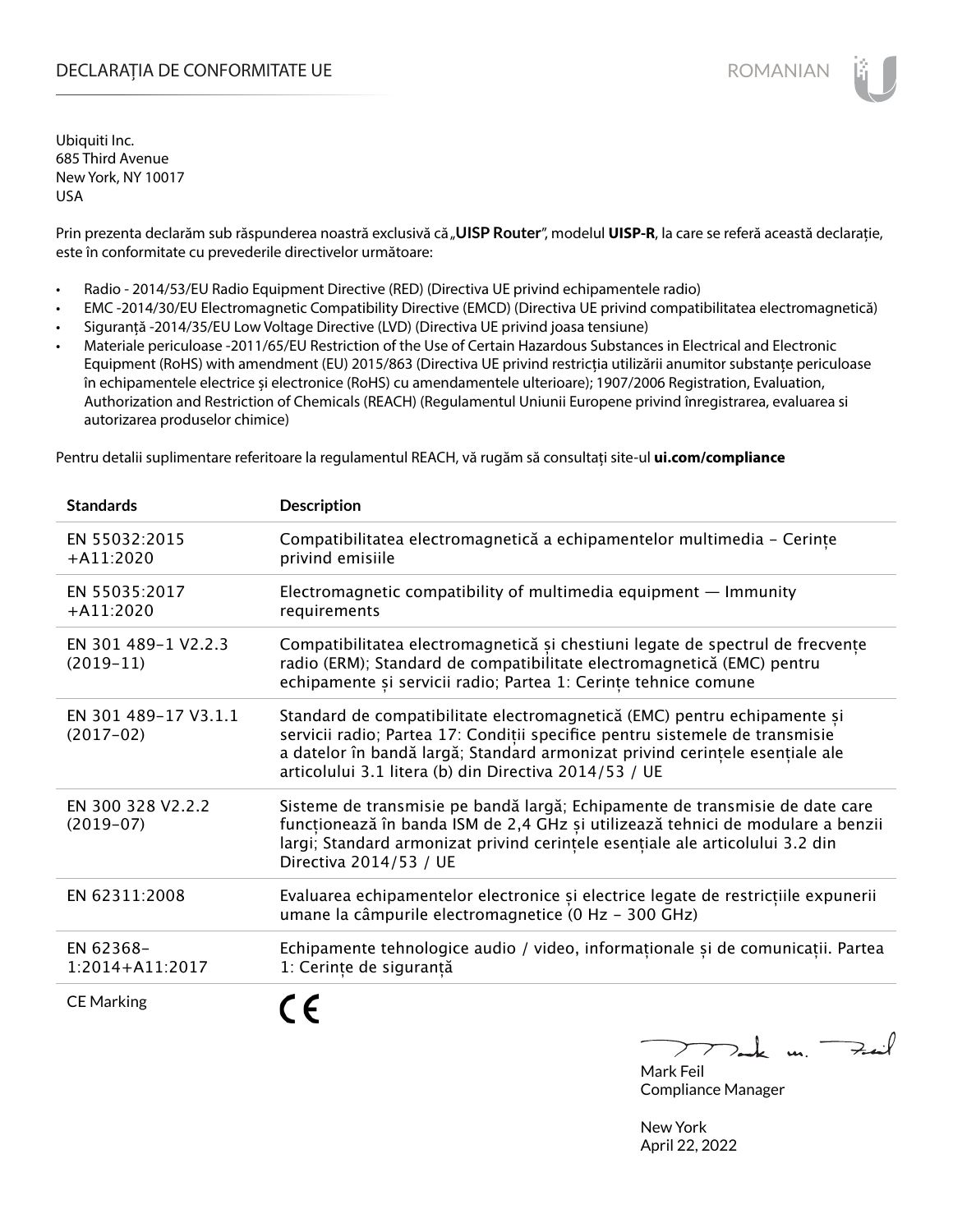# DEKLARACJA ZGODNOŚCI UE POLISH POLISH

Ubiquiti Inc. 685 Third Avenue New York, NY 10017 USA

Niniejszym oświadczam z naszą wyłączną odpowiedzialnością, że **UISP Router**, model **UISP-R**, do którego odnosi się niniejsza deklaracja, jest zgodny z przepisami Dyrektyw

- Radio 2014/53/Dyrektywa Sprzętu Radiowego UE (RED)
- EMC -2014/30/Dyrektywa Zgodności Elektromagnetycznej UE (EMCD)
- Bezpieczeństwo -2014/35/Dyrektywa Niskiego Napięcia UE (LVD)
- Materiały Niebezpieczne -2011/65/Restrykcje Dotyczące Użycia NIektórych Niebezpiecznych Substancji w Sprzęcie Elektrycznym i Elektronicznym UE (RoHS) ze zmianą (UE) 2015/863; 1907/2006 Rejestracja, Ocena, Zezwolenie i Restrykcje Dotyczące Chemikaliów (REACH)

Aby uzyskać dodatkowe informacje REACH, należy przejść do **ui.com/compliance**

| <b>Standards</b>                    | <b>Description</b>                                                                                                                                                                                                                                                  |
|-------------------------------------|---------------------------------------------------------------------------------------------------------------------------------------------------------------------------------------------------------------------------------------------------------------------|
| EN 55032:2015<br>$+$ A11:2020       | Kompatybilność elektromagnetyczna sprzętu multimedialnego – Wymagania<br>emisyjne                                                                                                                                                                                   |
| EN 55035:2017<br>$+A11:2020$        | Electromagnetic compatibility of multimedia equipment $-$ Immunity<br>requirements                                                                                                                                                                                  |
| EN 301 489-1 V2.2.3<br>$(2019-11)$  | Kompatybilność elektromagnetyczna i Zagadnienia widma Radiowego (ERM);<br>Standard Kompatybilności ElektroMagnetycznej (EMC) dla sprzętu radiowego i<br>usług; Część 1: Typowe wymagania techniczne                                                                 |
| EN 301 489-17 V3.1.1<br>$(2017-02)$ | Standard Kompatybilności ElektroMagnetycznej (EMC) dla sprzętu radiowego<br>i usług; Część 17: Szczególne warunki dla Szerokopasmowych Systemów<br>Transmisji Danych; Norma zharmonizowana obejmująca zasadnicze wymagania<br>art. 3.1 lit. b) dyrektywy 2014/53/UE |
| EN 300 328 V2.2.2<br>$(2019-07)$    | Szerokopasmowe systemy transmisji; Szprzęt transmisji danych działający w<br>paśmie 2,4 GHz ISM i używający szerokopasmowe techniki modulacyjne; Norma<br>zharmonizowana obejmująca zasadnicze wymagania artykułu 3.2 dyrektywy<br>2014/53/UE                       |
| EN 62311:2008                       | Oszacowanie elektronicznego i elektrycznego sprzętu związanego z<br>ograniczeniami narażenia ludzi na pola elektromagnetyczne (0 Hz - 300 GHz)                                                                                                                      |
| EN 62368-<br>$1:2014 + A11:2017$    | Audio/wideo, sprzęt technologii informatycznej i komunikacyjnej – Część 1:<br>Wymagania dotyczące bezpieczeństwa                                                                                                                                                    |
| <b>CE Marking</b>                   |                                                                                                                                                                                                                                                                     |

لأمدح  $\mathbf{u}$ 

Mark Feil Compliance Manager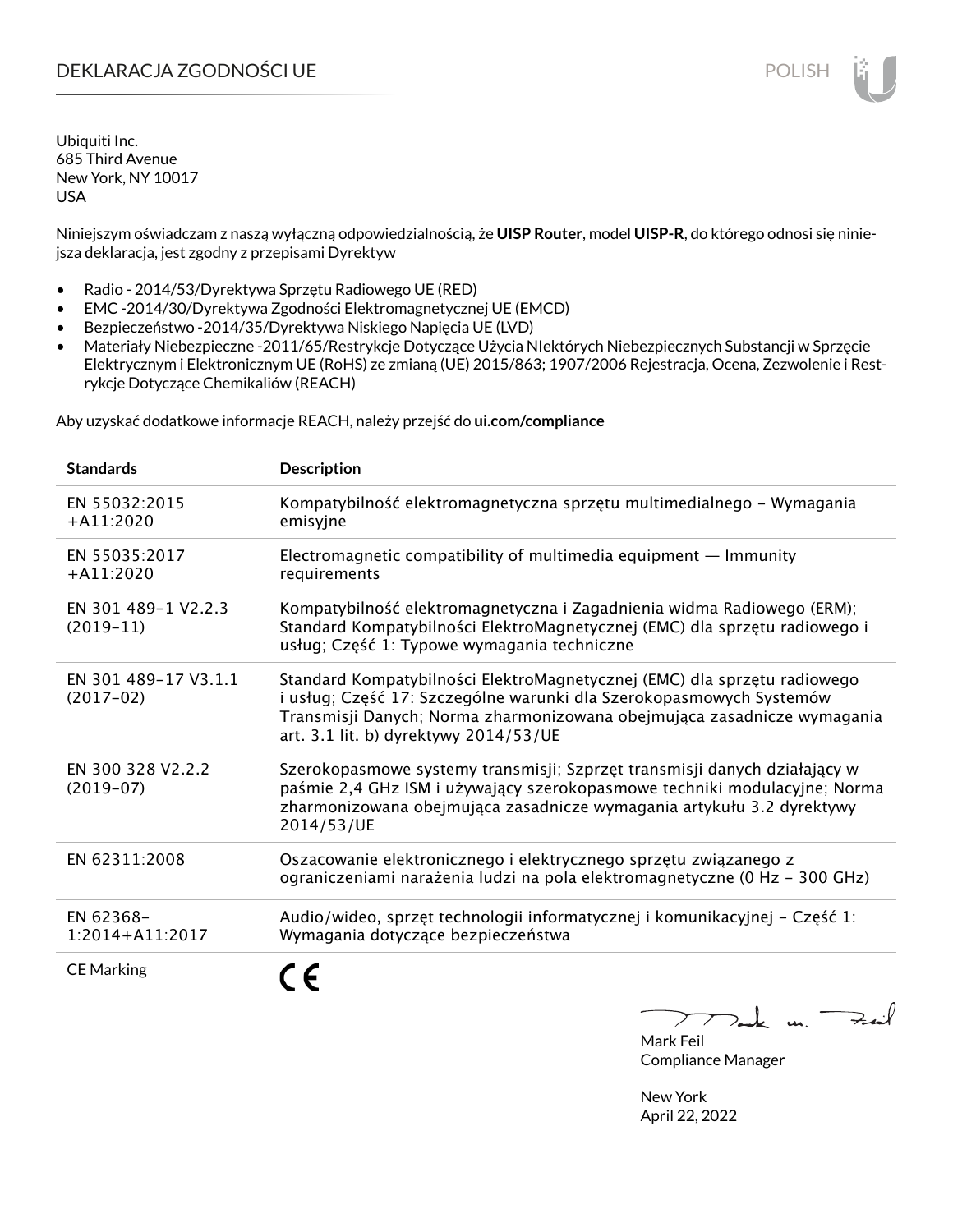# I**ZJAVA EU O SKLADNOSTI** SLOVENIAN

Ubiquiti Inc. 685 Third Avenue New York, NY 10017 USA

S tem dokumentom na lastno odgovornost izjavljamo, da je naprava **UISP Router**, model **UISP-R**, na katerega se ta izjava nanaša, v skladu z določbami naslednjih direktiv:

- Radio 2014/53/EU Direktiva o radijski opremi (RED)
- EMC -2014/30/EU Direktiva o elektromagnetni združljivosti (EMCD)
- Varnost -2014/35/EU Direktiva o nizkonapetostni opremi (LVD)
- Nevarne snovi -2011/65/EU Direktiva o omejevanju uporabe nekaterih nevarnih snovi v električni in elektronski opremi (RoHS) s spremembo (EU) 2015/863; 1907/2006 Uredba o registraciji, evalvaciji, avtorizaciji in omejevanju kemikalij (REACH)

Več podrobnosti o REACH uredbi si poglejte na **ui.com/compliance**

| <b>Standards</b>                    | <b>Description</b>                                                                                                                                                                                                                                |
|-------------------------------------|---------------------------------------------------------------------------------------------------------------------------------------------------------------------------------------------------------------------------------------------------|
| EN 55032:2015<br>$+A11:2020$        | Elektromagnetna združljivost večpredstavnostne opreme - Zahteve glede<br>elektromagnetnega sevanja                                                                                                                                                |
| EN 55035:2017<br>$+A11:2020$        | Electromagnetic compatibility of multimedia equipment $-$ Immunity<br>requirements                                                                                                                                                                |
| EN 301 489-1 V2.2.3<br>$(2019-11)$  | Elektromagnetna združljivost in zadeve v zvezi z radijskim spektrom (ERM) -<br>Standard elektromagnetne združljivosti (EMC) za radijsko opremo in storitve -<br>1. del: Splošne tehnične zahteve                                                  |
| EN 301 489-17 V3.1.1<br>$(2017-02)$ | Standard elektromagnetne združljivosti (EMC) za radijsko opremo in storitve<br>- 17. del: Posebni pogoji za širokopasovne sisteme za prenos podatkov -<br>Harmonizirani standard, ki zajema bistvene zahteve člena 3.1(b) direktive<br>2014/53/EU |
| EN 300 328 V2.2.2<br>$(2019-07)$    | Širokopasovni prenosni sistemi – Oprema za prenos podatkov v frekvenčnem<br>pasu 2,4 GHz ISM, ki uporablja širokopasovne modulacijske tehnike -<br>Harmonizirani standard, ki zajema bistvene zahteve člena 3.2 direktive<br>2014/53/EU           |
| EN 62311:2008                       | Ocena elektronske in električne opreme glede omejevanja izpostavljenosti ljudi<br>elektromagnetnim sevanjem (0 Hz - 300 GHz)                                                                                                                      |
| EN 62368-<br>$1:2014 + A11:2017$    | Oprema za avdio/video, informacijsko in komunikacijsko tehnologijo – 1. del:<br>Varnostne zahteve                                                                                                                                                 |
| <b>CE Marking</b>                   |                                                                                                                                                                                                                                                   |

m. Fail

Mark Feil Compliance Manager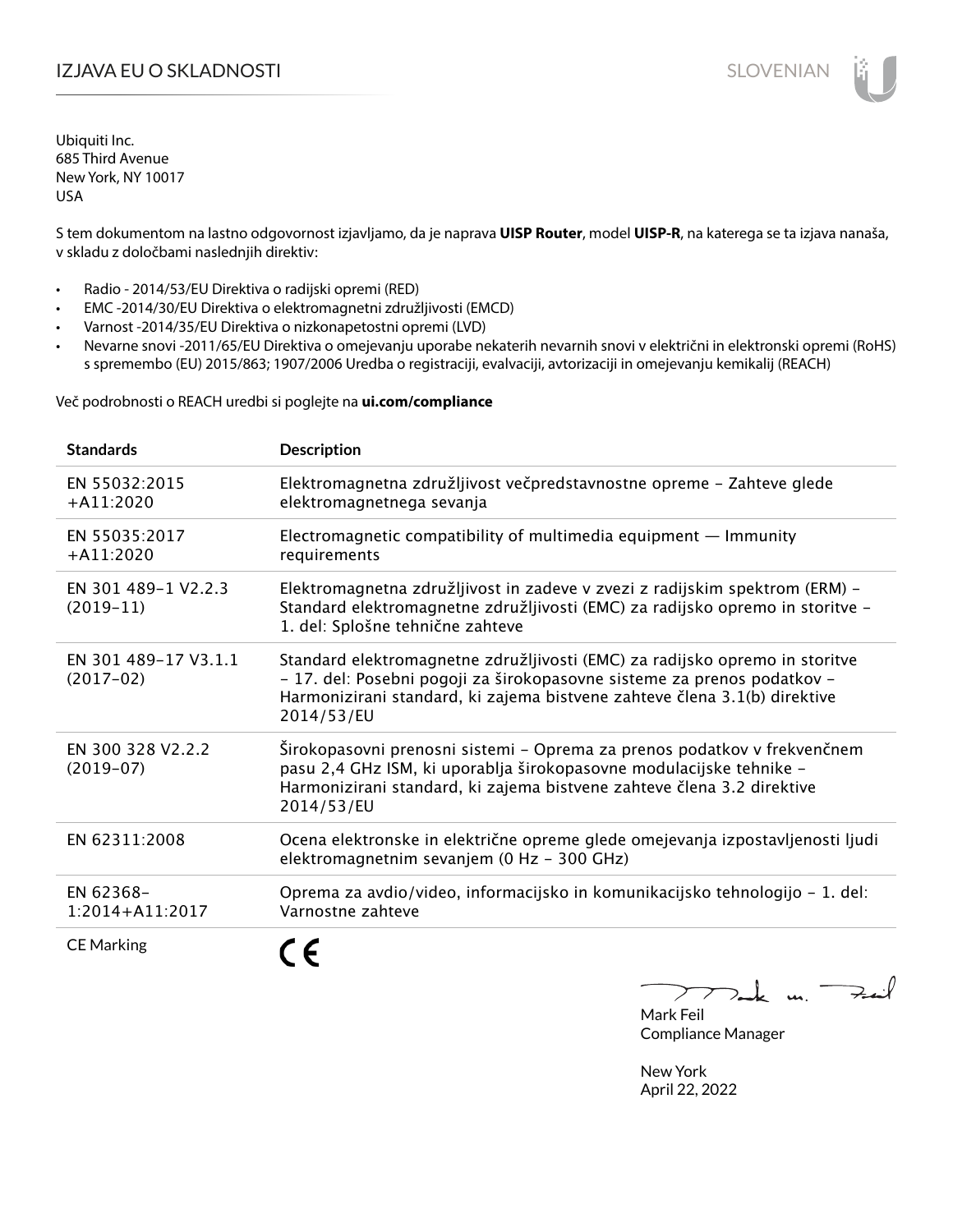Διά του παρόντος δηλώνουμε με αποκλειστική ευθύνη μας ότι το **UISP Router**, μοντέλο **UISP-R**, στο οποίο αναφέρεται η παρούσα δήλωση, είναι σύμφωνο με τις διατάξεις των Οδηγιών

- Ραδιοεξοπλισμός Οδηγία Ραδιοεξοπλισμού (RED) 2014/53/ΕΕ
- EMC Οδηγία Ηλεκτρομαγνητικής Συμβατότητας (EMCD) 2014/30/ΕΕ
- Ασφάλεια Οδηγία Χαμηλής Τάσης (LVD) 2014/35/ΕΕ
- Επικίνδυνα Υλικά Περιορισμός της Χρήσης Ορισμένων Επικίνδυνων Ουσιών σε Ηλεκτρικό και Ηλεκτρονικό Εξοπλισμό (RoHS) 2011/65/ΕΕ με τροποποίηση (ΕΕ) 2015/863. Καταχώριση, Αξιολόγηση, Εξουσιοδότηση και Περιορισμός Χημικών Ουσιών (REACH) 1907/2006

Για περισσότερες λεπτομέρειες σχετικά με το REACH, παρακαλούμε ανατρέξτε στη διεύθυνση **ui.com/compliance**

| <b>Standards</b>                    | <b>Description</b>                                                                                                                                                                                                                                                     |
|-------------------------------------|------------------------------------------------------------------------------------------------------------------------------------------------------------------------------------------------------------------------------------------------------------------------|
| EN 55032:2015<br>$+A11:2020$        | Ηλεκτρομαγνητική συμβατότητα εξοπλισμού πολυμέσων - Απαιτήσεις<br>εκπομπών                                                                                                                                                                                             |
| EN 55035:2017<br>$+A11:2020$        | Electromagnetic compatibility of multimedia equipment $-$ Immunity<br>requirements                                                                                                                                                                                     |
| EN 301 489-1 V2.2.3<br>$(2019-11)$  | Ηλεκτρομαγνητική συμβατότητα και Θέματα Ραδιοφάσματος (ERM). Πρότυπο<br>ηλεκτρομαγνητικής συμβατότητας (EMC) για ραδιοεξοπλισμό και υπηρεσίες.<br>Μέρος 1: Κοινές τεχνικές απαιτήσεις                                                                                  |
| EN 301 489-17 V3.1.1<br>$(2017-02)$ | Πρότυπο ηλεκτρομαγνητικής συμβατότητας (ΕΜC) για ραδιοεξοπλισμό και<br>υπηρεσίες. Μέρος 17: Ειδικοί όροι για Συστήματα Μετάδοσης Δεδομένων<br>Ευρείας Ζώνης · Εναρμονισμένο Πρότυπο που καλύπτει τις βασικές<br>απαιτήσεις του άρθρου 3.1 (β) της Οδηγίας 2014/53 / ΕΕ |
| EN 300 328 V2.2.2<br>$(2019-07)$    | Ευρυζωνικά συστήματα μετάδοσης. Εξοπλισμός μετάδοσης δεδομένων<br>που λειτουργεί στη ζώνη ISM 2,4 GHz και χρησιμοποιεί ευρυζωνικές<br>τεχνικές διαμόρφωσης. Εναρμονισμένο πρότυπο που καλύπτει τις βασικές<br>απαιτήσεις του άρθρου 3.2 της Οδηγίας 2014/53 / ΕΕ       |
| EN 62311:2008                       | Αξιολόγηση ηλεκτρονικού και ηλεκτρικού εξοπλισμού που σχετίζεται με<br>περιορισμούς έκθεσης στον άνθρωπο για ηλεκτρομαγνητικά πεδία (0 Hz -<br>300 GHz)                                                                                                                |
| EN 62368-<br>$1:2014+A11:2017$      | Εξοπλισμός τεχνολογίας ήχου/εικόνας, πληροφορικής και επικοινωνιών -<br>Μέρος 1: Απαιτήσεις ασφάλειας                                                                                                                                                                  |
| <b>CE Marking</b>                   |                                                                                                                                                                                                                                                                        |

Tak un Fail  $\mathcal{F}$  $\overline{\phantom{a}}$ 

Mark Feil Compliance Manager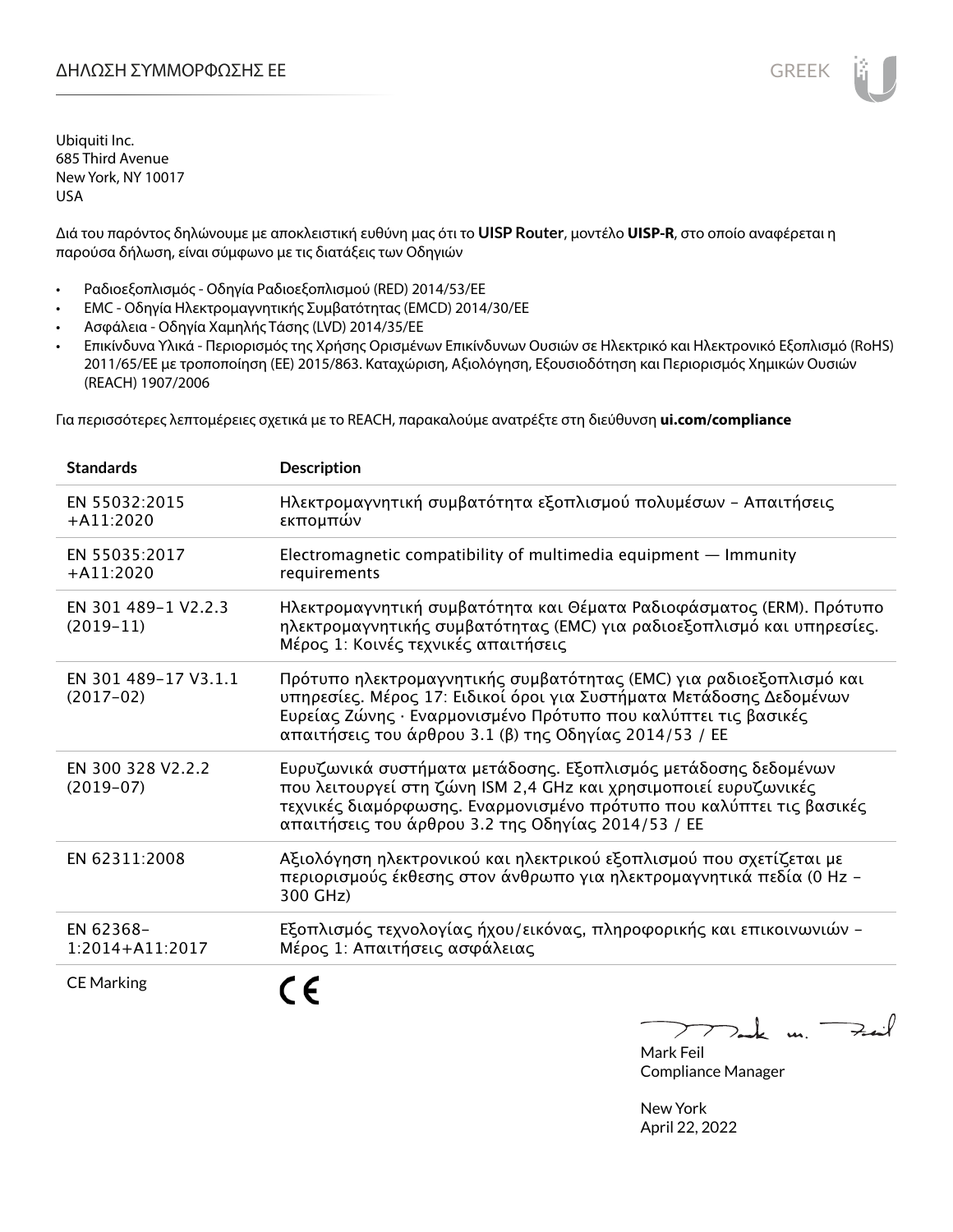# EÚ VYHLÁSENIE O SÚHLASE SLOVAK SLOVAK

Ubiquiti Inc. 685 Third Avenue New York, NY 10017 USA

Týmto prehlasuje, na našu výlučnú zodpovednosť, že **UISP Router**, model **UISP-R**, ktorého sa toto vyhlásenie týka, je v súlade s ustanoveniami Smerníc

- Rádio 2014/53/EÚ Smernica o Rádiových Zariadeniach (RED)
- EMC -2014/30/EÚ Smernica o Elektromagnetickej Kompatibilite (EMCD)
- Bezpečnosť -2014/35/EÚ Smernica o Nízkom Napätí (LVD)
- Nebezpečné Materiály -2011/65/EÚ Obmedzenie Používania Určitých Nebezpečných Látok v Elektrických a Elektronických Zariadeniach (RoHS) s dodatkom (EÚ) 2015/863; 1907/2006 Registrácia, Hodnotenie, Autorizácia a Obmedzenie chemikálií (REACH)

Ďalšie informácie o REACH môžete nájsť na **ui.com/compliance**

| <b>Standards</b>                    | <b>Description</b>                                                                                                                                                                                                                                           |
|-------------------------------------|--------------------------------------------------------------------------------------------------------------------------------------------------------------------------------------------------------------------------------------------------------------|
| EN 55032:2015<br>$+A11:2020$        | Elektromagnetická kompatibilita multimediálnych zariadení - emisné<br>požiadavky                                                                                                                                                                             |
| EN 55035:2017<br>$+A11:2020$        | Electromagnetic compatibility of multimedia equipment $-$ Immunity<br>requirements                                                                                                                                                                           |
| EN 301 489-1 V2.2.3<br>$(2019-11)$  | Elektromagnetická kompatibilita a záležitosti rádiového spektra (ERM). Norma<br>elektromagnetickej kompatibility (EMC) pre rádiové zariadenia a služby:<br>Spoločné technické požiadavky                                                                     |
| EN 301 489-17 V3.1.1<br>$(2017-02)$ | Norma elektromagnetickej kompatibility (EMC) na rádiové zariadenia a služby.<br>17. časť: Osobitné podmienky pre širokopásmové systémy prenosu dát.<br>Harmonizovaná norma vzťahujúca sa na základné požiadavky článku 3.1 písm.<br>b) smernice $2014/53/EU$ |
| EN 300 328 V2.2.2<br>$(2019-07)$    | Širokopásmové prenosové systémy. Zariadenia na prenos údajov pracujúce<br>v pásme ISM 2,4 GHz a používajúce širokopásmové modulačné techniky.<br>Harmonizovaná norma vzťahujúca sa na základné požiadavky článku 3.2<br>smernice 2014/53/EÚ                  |
| EN 62311:2008                       | Posudzovanie elektronických a elektrických zariadení v súvislosti s<br>obmedzeniami vystavenia ľudí elektromagnetickým poliam (0 Hz - 300 GHz)                                                                                                               |
| EN 62368-<br>$1:2014 + A11:2017$    | Zariadenia audio/video, informačnej a komunikačnej technológie - časť 1:<br>Bezpečnostné požiadavky                                                                                                                                                          |
| <b>CE Marking</b>                   |                                                                                                                                                                                                                                                              |

 $k$  un  $\rightarrow$  $\sum$ 

Mark Feil Compliance Manager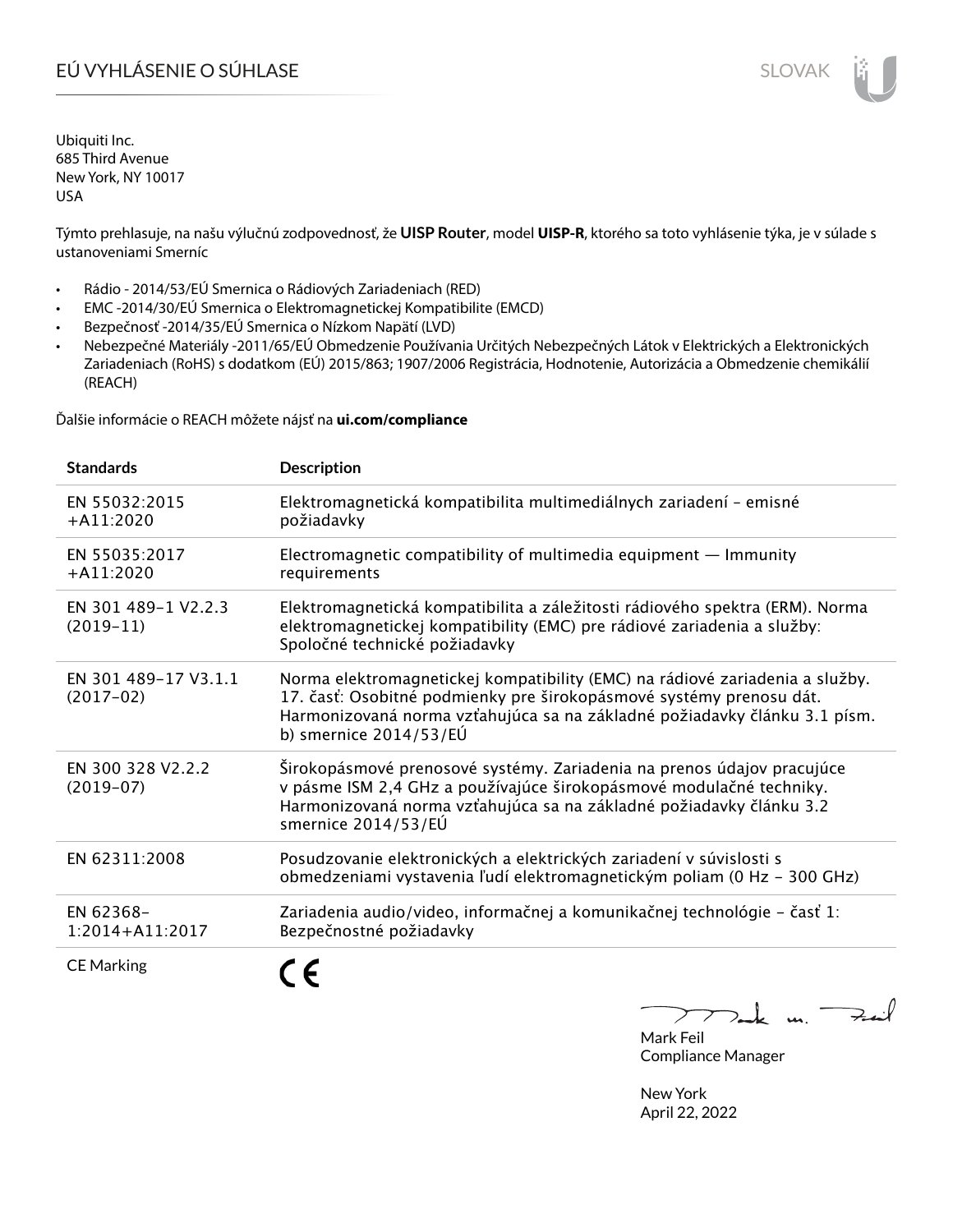Vienīgi uz savu atbildību deklarējam, ka iekārtas "**UISP Router**" modelis "**UISP-R**", uz ko attiecas šī deklarācija, atbilst šādu direktīvu noteikumiem:

- radio 2014/53/ES Radioiekārtu direktīva (RED);
- elektromagnētiskā saderība 2014/30/ES Elektromagnētiskās saderības direktīva (EMCD);
- drošība 2014/35/ES Zemsprieguma direktīva (LVD);
- bīstami materiāli 2011/65/ES Atsevišķu bīstamu ķīmisko vielu izmantošanas ierobežojumi elektriskajās un elektroniskajās iekārtās (RoHS) ar grozījumu (ES) 2015/863; 1907/2006 Ķīmisko vielu reģistrēšana, novērtēšana, atļaušana un ierobežošana (REACH).

Papildinformāciju par REACH lūdzam skatīt tīmekļa vietnē **ui.com/compliance**

| <b>Standards</b>                    | <b>Description</b>                                                                                                                                                                                                                                          |
|-------------------------------------|-------------------------------------------------------------------------------------------------------------------------------------------------------------------------------------------------------------------------------------------------------------|
| EN 55032:2015<br>$+A11:2020$        | Multivides iekārtu elektromagnētiskā saderība - Emisijai piemērojamās prasības                                                                                                                                                                              |
| EN 55035:2017<br>$+A11:2020$        | Electromagnetic compatibility of multimedia equipment $-$ Immunity<br>requirements                                                                                                                                                                          |
| EN 301 489-1 V2.2.3<br>$(2019-11)$  | Elektromagnētiskā saderība un radiofrekvenču spektra jautājumi (ERM);<br>Elektromagnētiskās saderības (EMS) standarts radioiekārtām un dienestiem; 1.<br>daļa: Vispārējās tehniskās prasības                                                                |
| EN 301 489-17 V3.1.1<br>$(2017-02)$ | Elektromagnētiskās saderības (EMS) standarts radioiekārtām un dienestiem;<br>17. daļa: Īpašie nosacījumi platjoslas datu pārraides sistēmām; Saskaņotais<br>standarts, kas atbilst Direktīvas 2014/53/ES 3. panta 1. punkta b) apakšpunkta<br>pamatprasībām |
| EN 300 328 V2.2.2<br>$(2019-07)$    | Platjoslas pārraides sistēmas; Datu pārraides iekārtas, kas darbojas 2,4 GHz<br>ISM joslā un izmanto platjoslas modulācijas paņēmienus; Saskaņotais standarts,<br>kas atbilst Direktīvas 2014/53/ES 3. panta 2. punkta pamatprasībām                        |
| EN 62311:2008                       | Elektronisko un elektrisko iekārtu novērtēšana attiecībā uz ierobežojumiem 0<br>Hz-300 GHz elektromagnētisko lauku iedarbībai uz cilvēkiem                                                                                                                  |
| EN 62368-<br>1:2014+A11:2017        | Audio/video, informācijas un komunikācijas tehnoloģiju aprīkojums - 1. daļa:<br>Drošības prasības                                                                                                                                                           |
| <b>CE Marking</b>                   | n                                                                                                                                                                                                                                                           |

 $772$  de un Fail

Mark Feil Compliance Manager